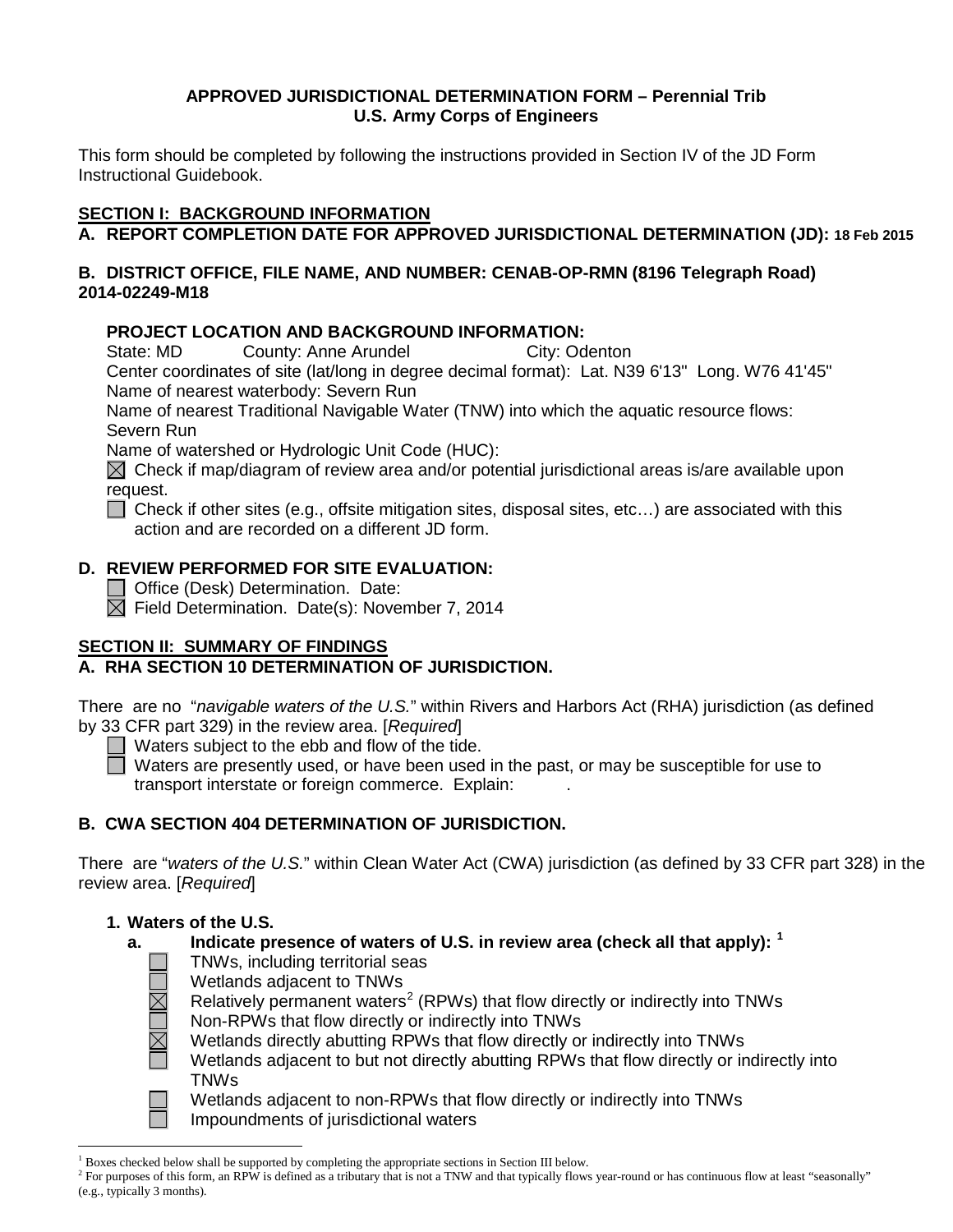

Isolated (interstate or intrastate) waters, including isolated wetlands

- **b. Identify (estimate) size of waters of the U.S. in the review area:** Non-wetland waters: 50 linear feet: 6 width (ft) and/or acres. Wetlands: .50 acres.
- **c. Limits (boundaries) of jurisdiction** based on: 1987 Delineation Manual Elevation of established OHWM (if known): .
- **2. Non-regulated waters/wetlands (check if applicable): [3](#page-1-0)**  $\Box$  Potentially jurisdictional waters and/or wetlands were assessed within the review area and determined to be not jurisdictional. Explain: .

#### **SECTION III: CWA ANALYSIS**

#### **A. TNWs AND WETLANDS ADJACENT TO TNWs**

**The agencies will assert jurisdiction over TNWs and wetlands adjacent to TNWs. If the aquatic resource is a TNW, complete Section III.A.1 and Section III.D.1. only; if the aquatic resource is a wetland adjacent to a TNW, complete Sections III.A.1 and 2 and Section III.D.1.; otherwise, see Section III.B below**.

**1. TNW** 

Identify TNW: .

Summarize rationale supporting determination: .

#### **2. Wetland adjacent to TNW**

Summarize rationale supporting conclusion that wetland is "adjacent":

### **B. CHARACTERISTICS OF TRIBUTARY (THAT IS NOT A TNW) AND ITS ADJACENT WETLANDS (IF ANY):**

**This section summarizes information regarding characteristics of the tributary and its adjacent wetlands, if any, and it helps determine whether or not the standards for jurisdiction established under** *Rapanos* **have been met.** 

**The agencies will assert jurisdiction over non-navigable tributaries of TNWs where the tributaries are "relatively permanent waters" (RPWs), i.e. tributaries that typically flow yearround or have continuous flow at least seasonally (e.g., typically 3 months). A wetland that directly abuts an RPW is also jurisdictional. If the aquatic resource is not a TNW, but has yearround (perennial) flow, skip to Section III.D.2. If the aquatic resource is a wetland directly abutting a tributary with perennial flow, skip to Section III.D.4.** 

**A wetland that is adjacent to but that does not directly abut an RPW requires a significant nexus evaluation. Corps districts and EPA regions will include in the record any available information that documents the existence of a significant nexus between a relatively permanent tributary that is not perennial (and its adjacent wetlands if any) and a traditional navigable water, even though a significant nexus finding is not required as a matter of law.**

**If the waterbody[4](#page-1-1) is not an RPW, or a wetland directly abutting an RPW, a JD will require additional data to determine if the waterbody has a significant nexus with a TNW. If the** 

<span id="page-1-1"></span><span id="page-1-0"></span><sup>&</sup>lt;sup>3</sup> Supporting documentation is presented in Section III.F.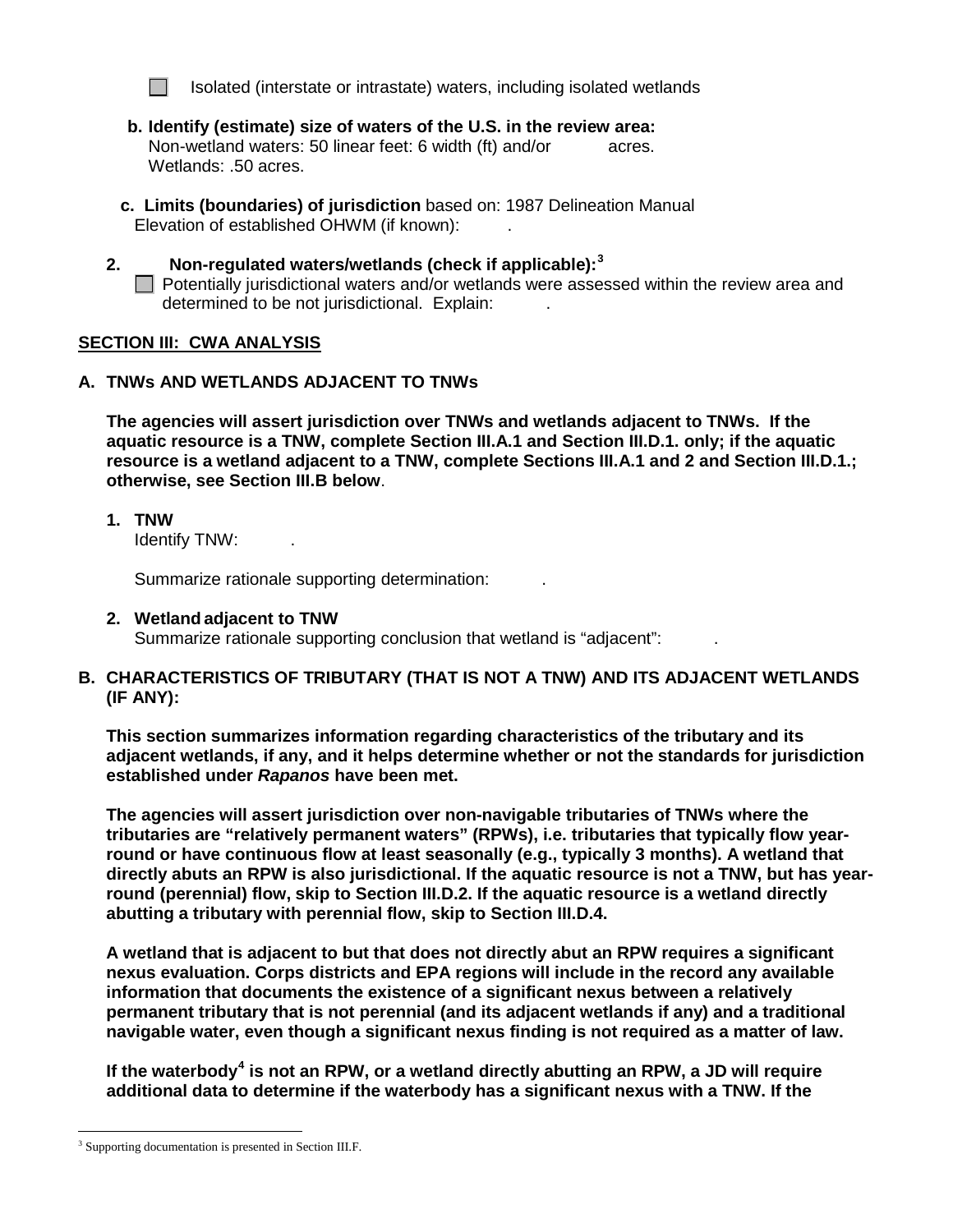**tributary has adjacent wetlands, the significant nexus evaluation must consider the tributary in combination with all of its adjacent wetlands. This significant nexus evaluation that combines, for analytical purposes, the tributary and all of its adjacent wetlands is used whether the review area identified in the JD request is the tributary, or its adjacent wetlands, or both. If the JD covers a tributary with adjacent wetlands, complete Section III.B.1 for the tributary, Section III.B.2 for any onsite wetlands, and Section III.B.3 for all wetlands adjacent to that tributary, both onsite and offsite. The determination whether a significant nexus exists is determined in Section III.C below.**

- **1. Characteristics of non-TNWs that flow directly or indirectly into TNW**
	- **(i) General Area Conditions:**

| Watershed size:          | <b>Pick List</b> |        |
|--------------------------|------------------|--------|
| Drainage area:           | <b>Pick List</b> |        |
| Average annual rainfall: |                  | inches |
| Average annual snowfall: |                  | inches |

# **(ii) Physical Characteristics:**

| (a) Relationship with TNW:                                                       |
|----------------------------------------------------------------------------------|
| $\Box$ Tributary flows directly into TNW.                                        |
| $\Box$ Tributary flows through <b>Pick List</b> tributaries before entering TNW. |

|  | Project waters are Pick List river miles from TNW.             |  |
|--|----------------------------------------------------------------|--|
|  | Project waters are Pick List river miles from RPW.             |  |
|  | Project waters are Pick List aerial (straight) miles from TNW. |  |
|  | Project waters are Pick List aerial (straight) miles from RPW. |  |
|  | Project waters cross or serve as state boundaries. Explain:    |  |

Identify flow route to  $TNW<sup>5</sup>$  $TNW<sup>5</sup>$  $TNW<sup>5</sup>$ : : . Tributary stream order, if known: .

- (b) General Tributary Characteristics (check all that apply):
	- **Tributary** is: **Natural**

Artificial (man-made). Explain: . Manipulated (man-altered). Explain:

**Tributary** properties with respect to top of bank (estimate):<br>Average width: feet

| Average width:                  | feet |
|---------------------------------|------|
| Average depth:                  | feet |
| Average side slopes: Pick List. |      |

Primary tributary substrate composition (check all that apply):

| Silts                                    | ∣ I Sands      | Concrete                         |
|------------------------------------------|----------------|----------------------------------|
| $\Box$ Cobbles                           | □ Gravel       | $\Box$ Muck                      |
| $\Box$ Bedrock<br>$\Box$ Other. Explain: |                | $\Box$ Vegetation. Type/% cover: |
|                                          | $\blacksquare$ |                                  |

| Tributary condition/stability [e.g., highly eroding, sloughing banks]. Explain: |  |
|---------------------------------------------------------------------------------|--|
| Presence of run/riffle/pool complexes. Explain:                                 |  |
| Tributary geometry: Pick List                                                   |  |
| Tributary gradient (approximate average slope):<br>%                            |  |

<span id="page-2-0"></span> $<sup>5</sup>$  Flow route can be described by identifying, e.g., tributary a, which flows through the review area, to flow into tributary b, which then flows into TNW.</sup>

 <sup>4</sup> Note that the Instructional Guidebook contains additional information regarding swales, ditches, washes, and erosional features generally and in the arid West.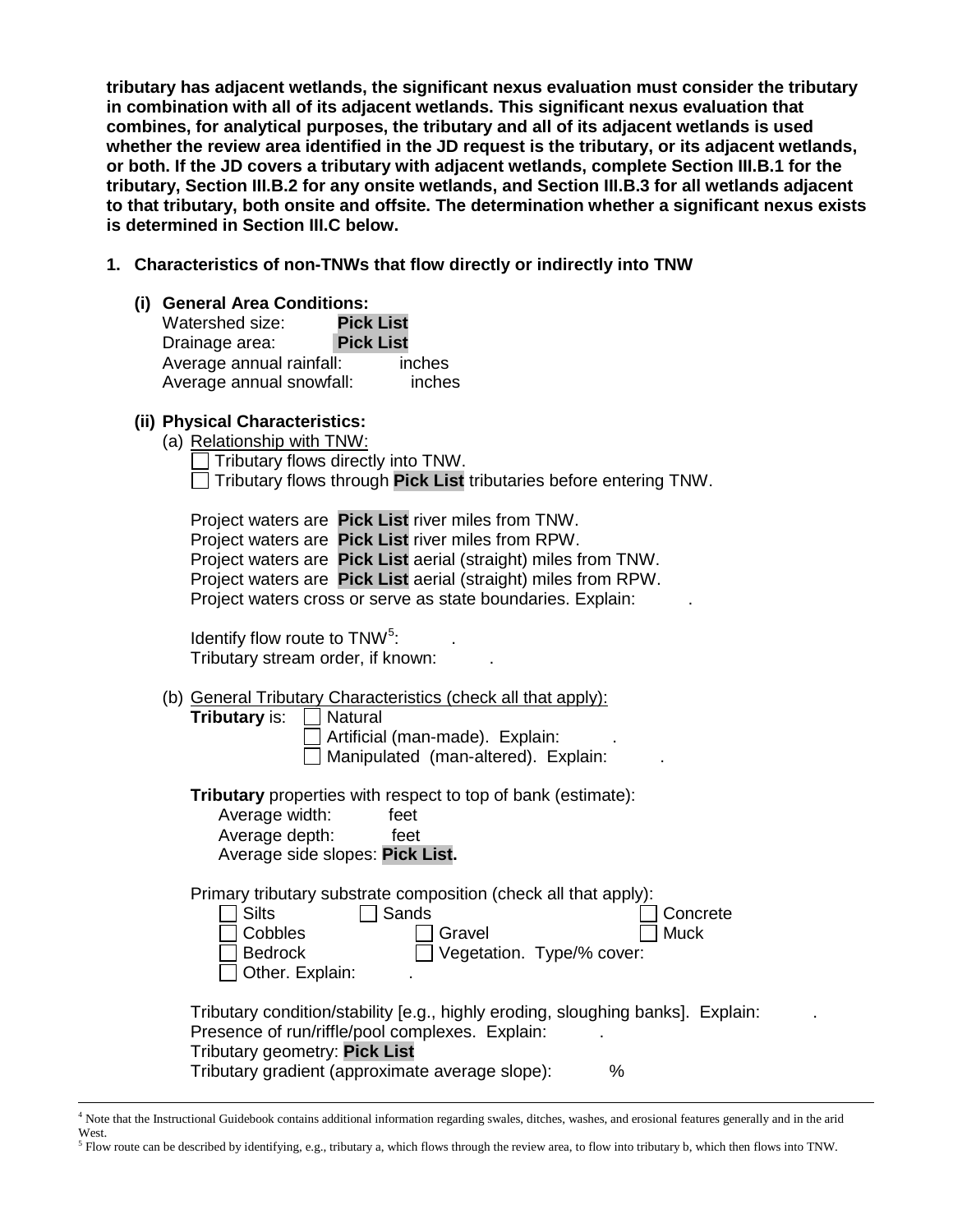| $(c)$ Flow:<br>Tributary provides for: Pick List<br>Estimate average number of flow events in review area/year: Pick List<br>Describe flow regime:<br>Other information on duration and volume:                                                                                                    |
|----------------------------------------------------------------------------------------------------------------------------------------------------------------------------------------------------------------------------------------------------------------------------------------------------|
| Surface flow is: Pick List. Characteristics:                                                                                                                                                                                                                                                       |
| Subsurface flow: Pick List. Explain findings:<br>Dye (or other) test performed:                                                                                                                                                                                                                    |
| Tributary has (check all that apply):<br>Bed and banks<br>OHWM <sup>6</sup> (check all indicators that apply):<br>clear, natural line impressed on the bank $\Box$<br>the presence of litter and                                                                                                   |
| debris<br>destruction of terrestrial<br>changes in the character of soil                                                                                                                                                                                                                           |
| vegetation<br>shelving<br>the presence of wrack line<br>vegetation matted down, bent, or absent<br>sediment sorting<br>leaf litter disturbed or washed away<br>scour<br>multiple observed or predicted flow events<br>sediment deposition<br>water staining<br>abrupt change in plant<br>community |
| other (list):<br>Discontinuous OHWM. <sup>7</sup> Explain:                                                                                                                                                                                                                                         |
| If factors other than the OHWM were used to determine lateral extent of CWA jurisdiction<br>(check all that apply):<br>High Tide Line indicated by:<br>Mean High Water Mark indicated by:                                                                                                          |
| oil or scum line along shore objects<br>survey to available datum;<br>fine shell or debris deposits (foreshore) [<br>$\Box$ physical markings;<br>physical markings/characteristics   vegetation lines/changes in vegetation<br>types.                                                             |
| tidal gauges<br>other (list):                                                                                                                                                                                                                                                                      |
| (iii)<br><b>Chemical Characteristics:</b><br>Characterize tributary (e.g., water color is clear, discolored, oily film; water quality; general<br>watershed characteristics, etc.). Explain:                                                                                                       |

Identify specific pollutants, if known:

<span id="page-3-1"></span><span id="page-3-0"></span> <sup>6</sup> <sup>6</sup>A natural or man-made discontinuity in the OHWM does not necessarily sever jurisdiction (e.g., where the stream temporarily flows underground, or where the OHWM has been removed by development or agricultural practices). Where there is a break in the OHWM that is unrelated to the waterbody's flow regime (e.g., flow over a rock outcrop or through a culvert), the agencies will look for indicators of flow above and below the break. <sup>7</sup>  $7$ Ibid.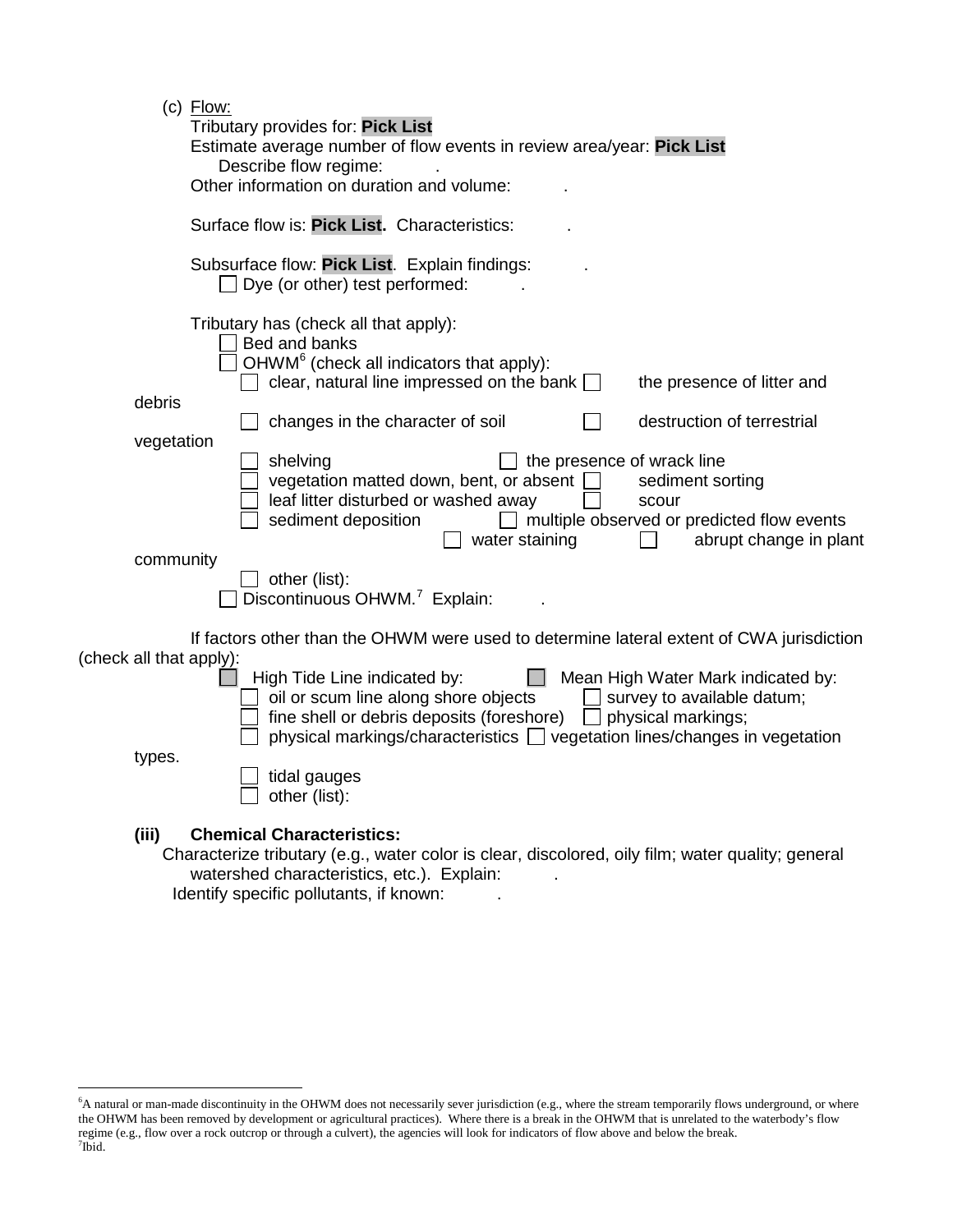### **(iv) Biological Characteristics. Channel supports (check all that apply):**

Riparian corridor. Characteristics (type, average width):

 $\Box$  Wetland fringe. Characteristics:

- $\Box$  Habitat for:
	- $\Box$  Federally Listed species. Explain findings:
	- $\Box$  Fish/spawn areas. Explain findings:
	- $\Box$  Other environmentally-sensitive species. Explain findings:
	- $\Box$  Aquatic/wildlife diversity. Explain findings:

### **2. Characteristics of wetlands adjacent to non-TNW that flow directly or indirectly into TNW**

#### **(i) Physical Characteristics:**

(a) General Wetland Characteristics:

Properties: Wetland size: acres Wetland type. Explain: Wetland quality. Explain: Project wetlands cross or serve as state boundaries. Explain:

(b) General Flow Relationship with Non-TNW: Flow is: **Pick List**. Explain: .

Surface flow is**: Pick List**  Characteristics: .

Subsurface flow: **Pick List**. Explain findings: .  $\Box$  Dye (or other) test performed:

#### (c) Wetland Adjacency Determination with Non-TNW:

 $\Box$  Directly abutting

 $\Box$  Not directly abutting

 $\Box$  Discrete wetland hydrologic connection. Explain:

 $\Box$  Ecological connection. Explain:

- $\Box$  Separated by berm/barrier. Explain:
- (d) Proximity (Relationship) to TNW

Project wetlands are **Pick List** river miles from TNW. Project waters are **Pick List** aerial (straight) miles from TNW. Flow is from: **Pick List.**

Estimate approximate location of wetland as within the **Pick List** floodplain.

## **(ii) Chemical Characteristics:**

Characterize wetland system (e.g., water color is clear, brown, oil film on surface; water quality; general watershed characteristics; etc.). Explain: Identify specific pollutants, if known:

## **(iii) Biological Characteristics. Wetland supports (check all that apply):**

Riparian buffer. Characteristics (type, average width):

 $\Box$  Vegetation type/percent cover. Explain:

 $\Box$  Habitat for:

 $\Box$  Federally Listed species. Explain findings:

 $\Box$  Fish/spawn areas. Explain findings:

 $\Box$  Other environmentally-sensitive species. Explain findings:

 $\Box$  Aquatic/wildlife diversity. Explain findings: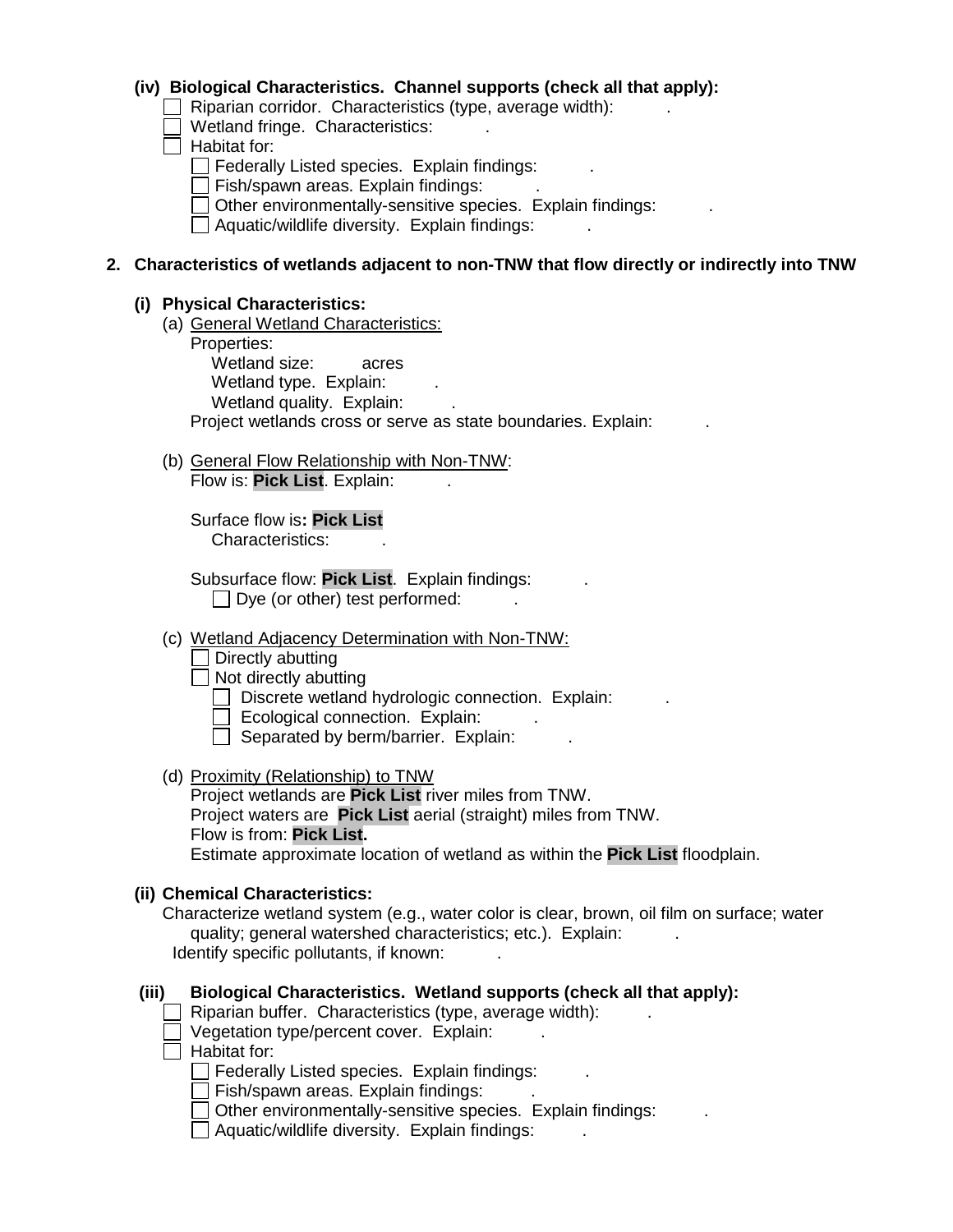# **3. Characteristics of all wetlands adjacent to the tributary (if any)**

All wetland(s) being considered in the cumulative analysis: **Pick List** Approximately ( ) acres in total are being considered in the cumulative analysis.

For each wetland, specify the following:

Directly abuts? (Y/N) Size (in acres) Directly abuts? (Y/N) Size (in acres)

Summarize overall biological, chemical and physical functions being performed: .

## **C. SIGNIFICANT NEXUS DETERMINATION**

**A significant nexus analysis will assess the flow characteristics and functions of the tributary itself and the functions performed by any wetlands adjacent to the tributary to determine if they significantly affect the chemical, physical, and biological integrity of a TNW. For each of the following situations, a significant nexus exists if the tributary, in combination with all of its adjacent wetlands, has more than a speculative or insubstantial effect on the chemical, physical and/or biological integrity of a TNW. Considerations when evaluating significant nexus include, but are not limited to the volume, duration, and frequency of the flow of water in the tributary and its proximity to a TNW, and the functions performed by the tributary and all its adjacent wetlands. It is not appropriate to determine significant nexus based solely on any specific threshold of distance (e.g. between a tributary and its adjacent wetland or between a tributary and the TNW). Similarly, the fact an adjacent wetland lies within or outside of a floodplain is not solely determinative of significant nexus.** 

**Draw connections between the features documented and the effects on the TNW, as identified in the** *Rapanos* **Guidance and discussed in the Instructional Guidebook. Factors to consider include, for example:**

- Does the tributary, in combination with its adjacent wetlands (if any), have the capacity to carry pollutants or flood waters to TNWs, or to reduce the amount of pollutants or flood waters reaching a TNW?
- Does the tributary, in combination with its adjacent wetlands (if any), provide habitat and lifecycle support functions for fish and other species, such as feeding, nesting, spawning, or rearing young for species that are present in the TNW?
- Does the tributary, in combination with its adjacent wetlands (if any), have the capacity to transfer nutrients and organic carbon that support downstream foodwebs?
- Does the tributary, in combination with its adjacent wetlands (if any), have other relationships to the physical, chemical, or biological integrity of the TNW?

**Note: the above list of considerations is not inclusive and other functions observed or known to occur should be documented below:**

- **1. Significant nexus findings for non-RPW that has no adjacent wetlands and flows directly or indirectly into TNWs.** Explain findings of presence or absence of significant nexus below, based on the tributary itself, then go to Section III.D:
- **2. Significant nexus findings for non-RPW and its adjacent wetlands, where the non-RPW flows directly or indirectly into TNWs.** Explain findings of presence or absence of significant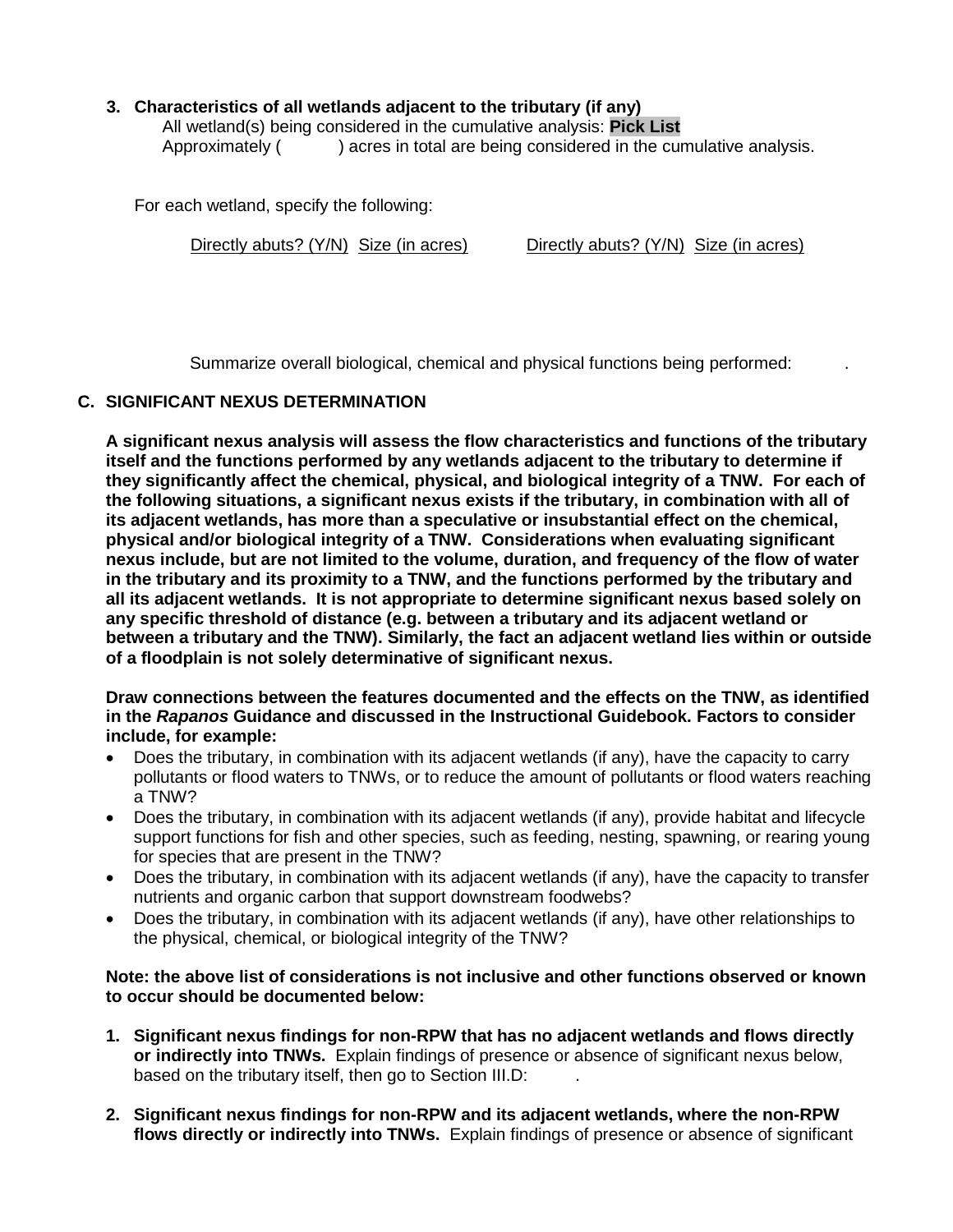nexus below, based on the tributary in combination with all of its adjacent wetlands, then go to Section III.D:

**3. Significant nexus findings for wetlands adjacent to an RPW but that do not directly abut the RPW.** Explain findings of presence or absence of significant nexus below, based on the tributary in combination with all of its adjacent wetlands, then go to Section III.D: **The adjacent wetlands to the perennial tributary are approximately .5 acres in size extending up a ravine.**

## **D. DETERMINATIONS OF JURISDICTIONAL FINDINGS. THE SUBJECT WATERS/WETLANDS ARE (CHECK ALL THAT APPLY):**

**1. <b>TNWs and Adjacent Wetlands.** Check all that apply and provide size estimates in review area:<br>
TNWs: linear feet width (ft). Or. acres.  $I$  linear feet width (ft), Or, acres. Wetlands adjacent to TNWs: acres.

# **2. RPWs that flow directly or indirectly into TNWs.**

 $\boxtimes$  Tributaries of TNWs where tributaries typically flow year-round are jurisdictional. Provide data and rationale indicating that tributary is perennial: **The perennial tributary on the north side of the review area is identified on the USGS, Anne Arundel County Soils map, and the NWI map as a "blue line" perennial tributary. During the Corps site visit, the tributary was flowing through a moderately incised channel. Sediment deposition, gravel bars and high-flow rack debris was observed during the Corps site assessment.** 

 $\Box$  Tributaries of TNW where tributaries have continuous flow "seasonally" (e.g., typically three months each year) are jurisdictional. Data supporting this conclusion is provided at Section III.B. Provide rationale indicating that tributary flows seasonally:

Provide estimates for jurisdictional waters in the review area (check all that apply):

 $\boxtimes$  Tributary waters: **50** linear feet **3** width (ft).

**D** Other non-wetland waters: acres.

Identify type(s) of waters:  $\qquad \qquad$ .

# **3. Non-RPWs[8](#page-6-0) that flow directly or indirectly into TNWs.**

Waterbody that is not a TNW or an RPW, but flows directly or indirectly into a TNW, and it has a significant nexus with a TNW is jurisdictional. Data supporting this conclusion is provided at Section III.C.

Provide estimates for jurisdictional waters within the review area (check all that apply):

- Tributary waters: linear feet width (ft).
- 

.

- **D** Other non-wetland waters: acres. Identify type(s) of waters: **.**
- **4. Wetlands directly abutting an RPW that flow directly or indirectly into TNWs.**

 $\boxtimes$  Wetlands directly abut RPW and thus are jurisdictional as adjacent wetlands.

 $\boxtimes$  Wetlands directly abutting an RPW where tributaries typically flow year-round. Provide data and rationale indicating that tributary is perennial in Section III.D.2, above. Provide rationale indicating that wetland is directly abutting (i.e., touching) an RPW: **The consultant's wetland delineation plan shows the non-tidal wetland located in the north side of the review area directly abutting the perennial tributary. Hydrology from the wetland flows into the perennial tributary. This was confirmed during the Corps site visit.**

<span id="page-6-0"></span>**.**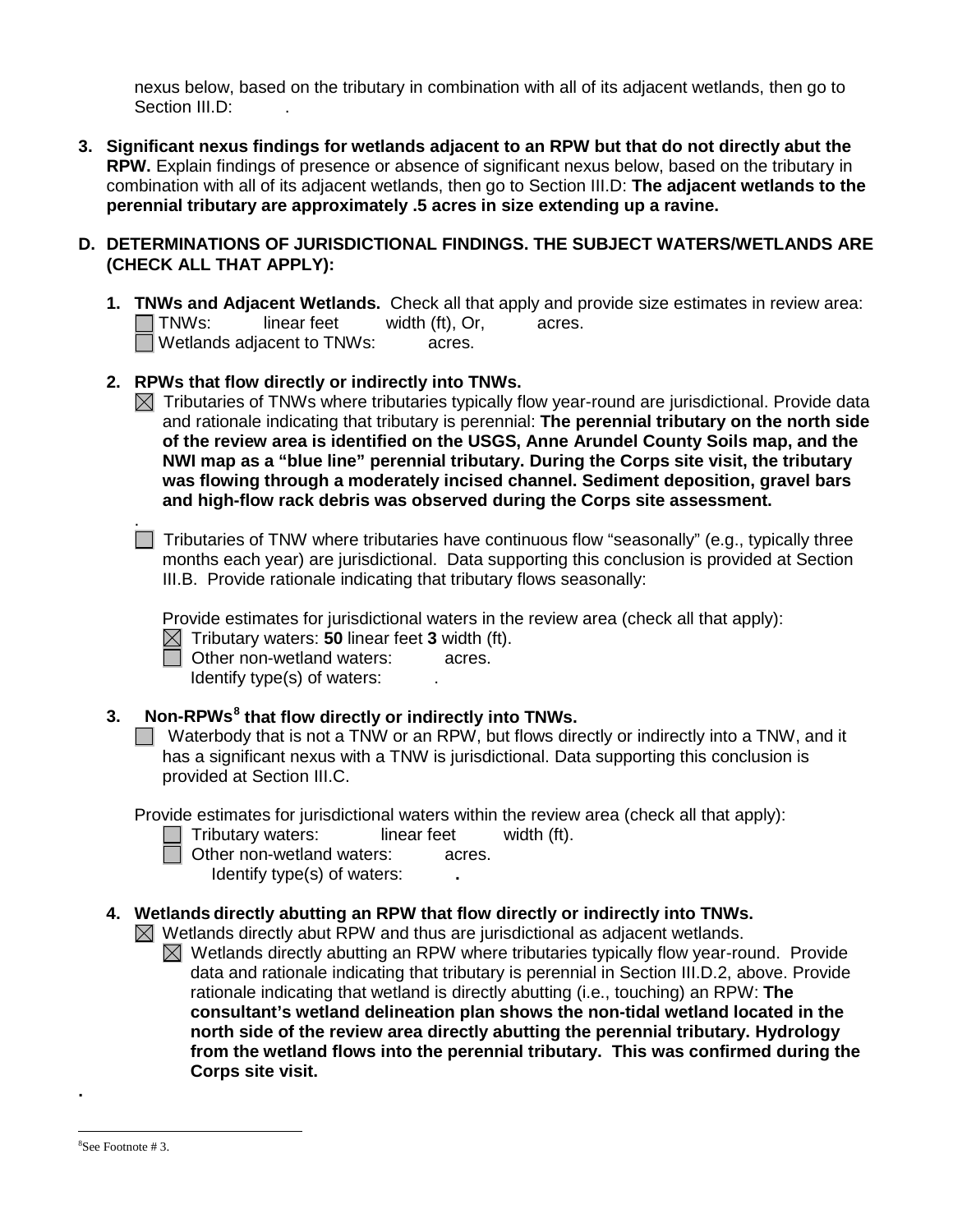Wetlands directly abutting an RPW where tributaries typically flow "seasonally." Provide data indicating that tributary is seasonal in Section III.B and rationale in Section III.D.2, above. Provide rationale indicating that wetland is directly abutting an RPW:

Provide acreage estimates for jurisdictional wetlands in the review area: acres.

**5. Wetlands adjacent to but not directly abutting an RPW that flow directly or indirectly into TNWs.**

 $\Box$  Wetlands that do not directly abut an RPW, but when considered in combination with the tributary to which they are adjacent and with similarly situated adjacent wetlands, have a significant nexus with a TNW are jurisidictional. Data supporting this conclusion is provided at Section III.C.

Provide acreage estimates for jurisdictional wetlands in the review area: **.5** acres.

## **6. Wetlands adjacent to non-RPWs that flow directly or indirectly into TNWs.**

 $\Box$  Wetlands adjacent to such waters, and have when considered in combination with the tributary to which they are adjacent and with similarly situated adjacent wetlands, have a significant nexus with a TNW are jurisdictional. Data supporting this conclusion is provided at Section III.C.

Provide estimates for jurisdictional wetlands in the review area: acres.

# **7. Impoundments of jurisdictional waters. [9](#page-7-0)**

As a general rule, the impoundment of a jurisdictional tributary remains jurisdictional.

- Demonstrate that impoundment was created from "waters of the U.S.," or
- Demonstrate that water meets the criteria for one of the categories presented above (1-6), or

Demonstrate that water is isolated with a nexus to commerce (see E below).

### **E. ISOLATED [INTERSTATE OR INTRA-STATE] WATERS, INCLUDING ISOLATED WETLANDS, THE USE, DEGRADATION OR DESTRUCTION OF WHICH COULD AFFECT INTERSTATE COMMERCE, INCLUDING ANY SUCH WATERS (CHECK ALL THAT APPLY):[10](#page-7-1)**

 which are or could be used by interstate or foreign travelers for recreational or other purposes. from which fish or shellfish are or could be taken and sold in interstate or foreign commerce. which are or could be used for industrial purposes by industries in interstate commerce.

Interstate isolated waters.Explain: .

Other factors. Explain:

## **Identify water body and summarize rationale supporting determination:** .

Provide estimates for jurisdictional waters in the review area (check all that apply):

Tributary waters: linear feet width (ft).

**D** Other non-wetland waters: acres.

Identify type(s) of waters: **.**

□ Wetlands: acres.

<span id="page-7-0"></span> <sup>9</sup> To complete the analysis refer to the key in Section III.D.6 of the Instructional Guidebook.

<span id="page-7-1"></span><sup>&</sup>lt;sup>10</sup> Prior to asserting or declining CWA jurisdiction based solely on this category, Corps Districts will elevate the action to Corps and EPA HQ for **review consistent with the process described in the Corps/EPA** *Memorandum Regarding CWA Act Jurisdiction Following Rapanos.*